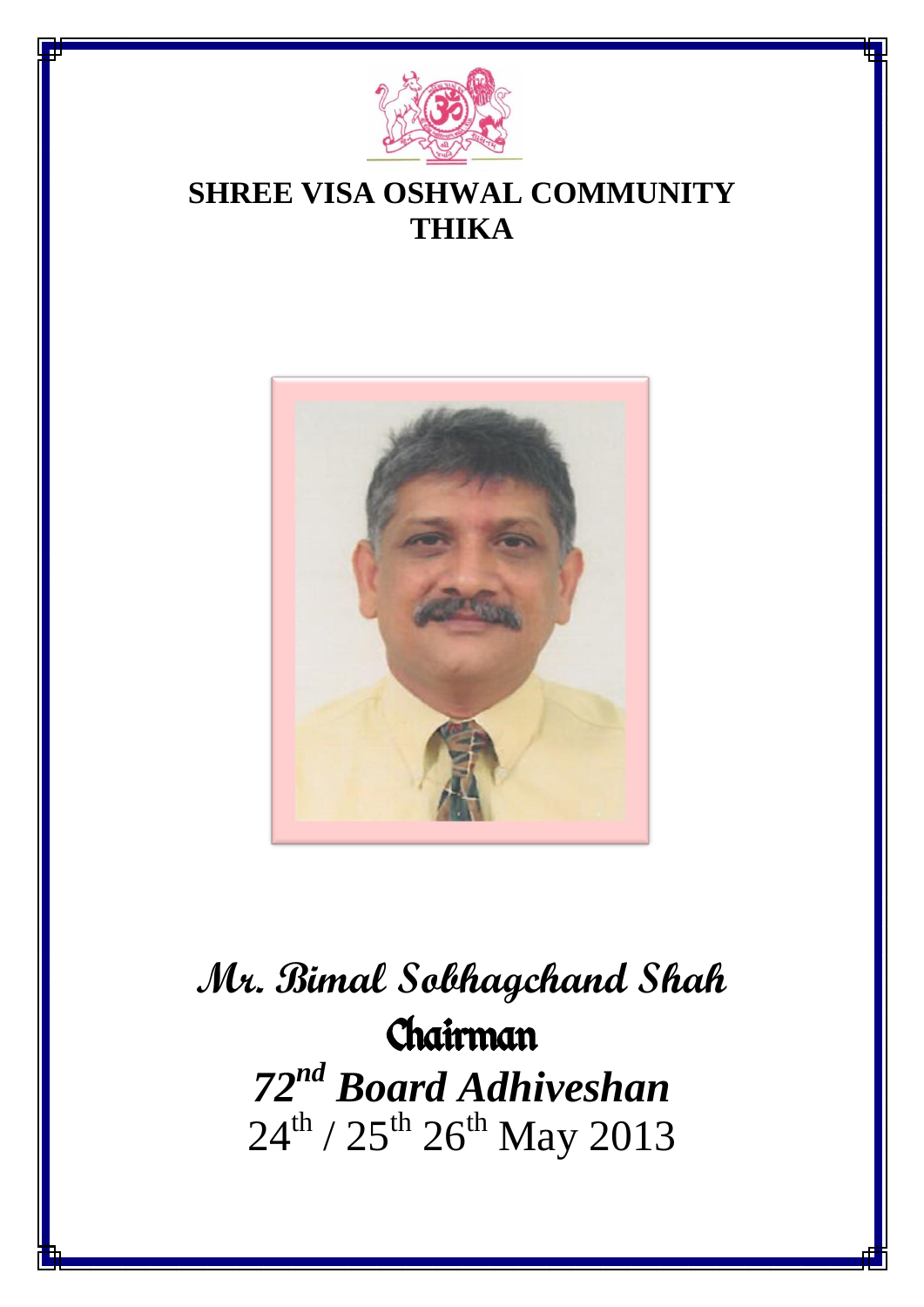#### **Chairman of the OERB, Trustees, members of the Managing Committee and Advisory Board, Chairmen of all Visa Oshwal Community centres, Delegates, Distinguished Guests, my fellow Trustees and Committee Members, Ladies and Gentlemen.**

Jai Jinendra. On behalf of Thika Oshwals, I extend to you all a very warm welcome to Thika. This is the  $8<sup>th</sup>$  Adhivesan to be held in Thika and we are very honoured to host it after a spell of 17 years. I still remember that during the Adhivesan in 1996, my Late father Mr Sobhagchand together with the Late R.N. Shah, Late Chunibhai and Mr Mohanbhai – amongst other leaders – spearheaded the funds drive for the construction of our community centre in Moshi. In 2 days they managed to raise a lot of funds. Such enormous decisions and tasks are carried out in these forums, and it is only fair that we give credence to these Adhivesans.

This is my second term in office, and this year is very special in our calendar. In February we celebrated 15 years of Pratistha Mohatsav of our Jinalaya. We were honoured with the divine presence of Param Pujya Jinchandraji Maharaj. During his short stay we travelled with him to Mombasa, Kisumu, Kitale, Eldoret, Nakuru and Nairobi where lectures were held. Now we are hosting this 72<sup>nd</sup> Adhivesan and, as part of the national celebrations, we will be celebrating the Jubilee this year.

VOC Thika was initiated in 1934 and it is now more than a century since the first Oshwals settled in Thika. My own family celebrated our century in Thika last year. Thika has been the birth place or place of early childhood of our pioneers, leaders and visionaries. Our first Oshwal industry was established in Thika. The Thika Oshwals' support for the activities of OERB from its inception in 1941 has been very strong. We have been in the forefront of supporting any fundraising activity of OERB, and have taken our rightful place in OERB's history. In fact, Thika Oshwals have in many cases been the first to start the kitty, such as the Millenium Education Fund. In its history spanning 72 years, our own Mohanbhai has been Chairman and now is a Trustee. We are proud of his contributions both to our community and the entire Oshwal institutions, both here and abroad.

VOC Thika has progressed tremendously in the last 80 years. Our facilities are one of the best, together with our Jinalaya. During our 75 years celebrations in 2009, we gave out bursaries of KSH 1.5 million to 75 students to pursue 4 years of higher education. We also planted 7500 seedlings at Kamae forest on the outskirts of Thika and also recognised all our past leaders. Thika Oshwals have been the pioneers in hosting the Shah Free Eye and ENT camps. This year we organised the  $34<sup>th</sup>$  camp with a lot of success and I take this opportunity to congratulate the Chairman, Mr Shanket, together with his Committee and Doctors and Volunteers, for their dedication to this project. Every year our community supports needy wananchi students with scholarship worth KSH 1.5 million towards education. We also cater for the needs of our own community members, either for medical, education or shelter. Although our community now consists of only 200 from a maximum of 900 in the early 1960's, our unity and respect of our elders has made it possible for all of us to work together and progress.

The four pillars of OERB – entrepreneurship, religion, education and medical – have been embedded very firmly. Today, the GDP of our community could be one of the highest in the world. Today, our community is involved in running a high percentage of industries in the country. We also have interest in finance, insurance, real estate, floriculture, pharmaceuticals, amongst others. We, the leaders should support Jain religion learning and activities and also promote inter-town religious activities and events. I was quite shocked that in many centres, there were separate committees managing the affairs of the community and Jain religion, with both pulling in different directions. A substantial budget for religious activities should be included in every centre.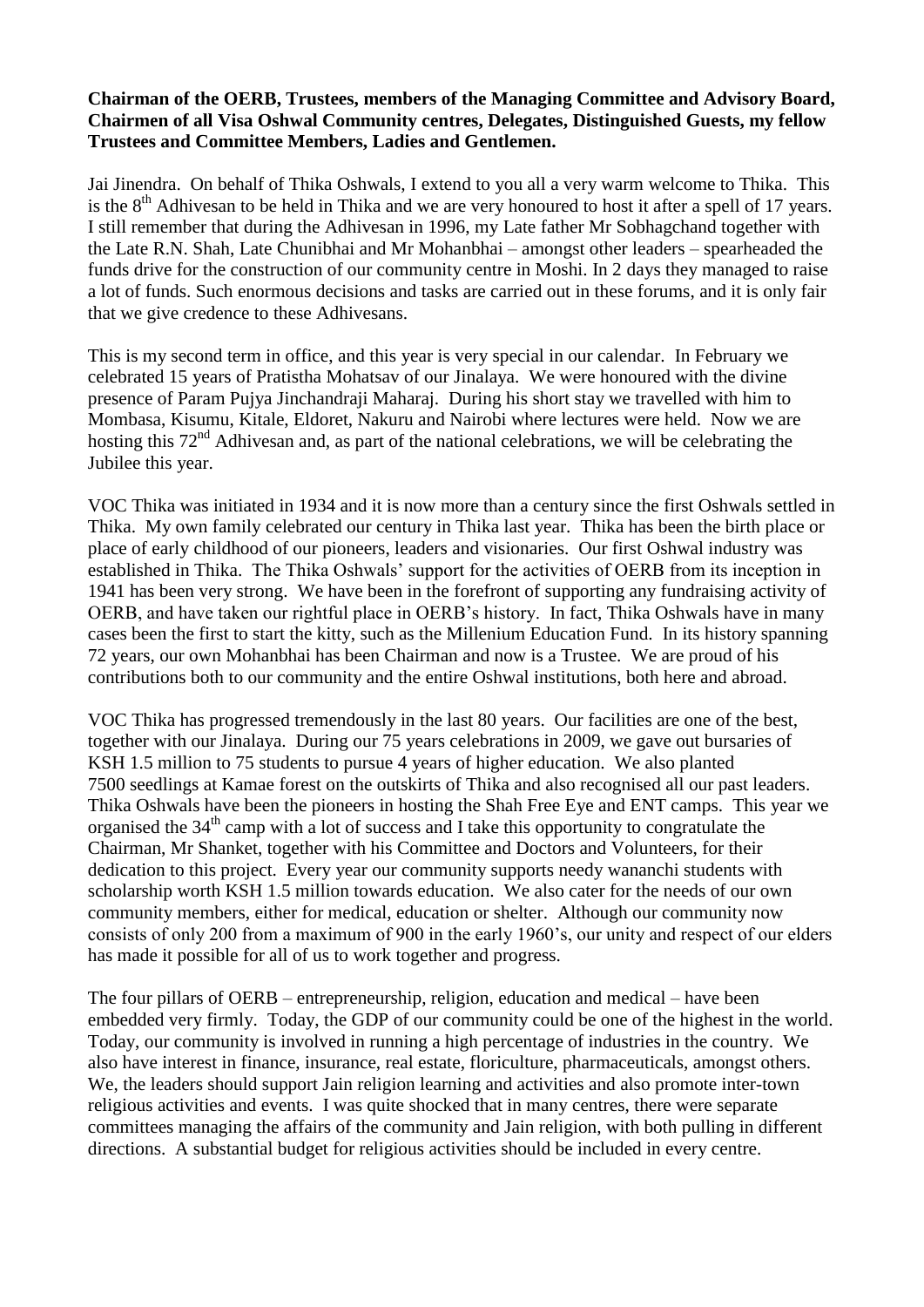Schools and colleges managed by us offer the highest standards of education, not only for Oshwal children but children from all communities. Our higher education loans and bursary scheme has supported many of our students to fulfil their dreams. This will further be enhanced with the opening of our first Oshwal University, which we hope will be in Thika. At present, Thika is home to a number of universities and colleges and the demand is growing. Today, each and every Oshwal family has a graduate who either manages family businesses or is in employment in large organisations. Our graduates have now started returning home, and should take advantage of the immense opportunities available both here and in our continent. Unfortunately, we have lagged behind in having our own hospital; although our community's contributions to the MP Shah Hospital has been significant since its start-up, and is still continuing with the support of the Jain Social Group, who have managed to raise significant funds for the institution.

Having accomplished so much in one century, we – the leaders – both old and young, now need to go and chart our future and our vision for the next century. The following are areas that we need to ponder upon:

- A) Make our Jain religion relevant to our children. There are millions of Jains on this continent and we should be able to interact and learn from each other. It is with pride to note that our Oshwal centres in Nakuru and Eldoret are planning to build Jinalayas. We need to support them fully.
- B) Oshwal Economic Council to look into creating Oshwal industrial and economic zones. Great opportunities are available in the fields of telecommunication, infrastructure development and transport. These are fields we have not actively participated in, owing to the enormous resources required. We need to create an Oshwal investment fund in order to raise large funds and be able to participate in these areas of investment.
- C) Our youth and older generation must be looked after. Exposure to hard drugs, alcoholism and other vices are a threat to our future. Old peoples' homes are a priority, with many female widows living a life of misery. Now with our modern way of living, this does put a strain on the older generation. It is our duty to ensure our elders and widows can live their own independent lives in secure surroundings. As a policy, we should – on such forums – honour our pioneers and leaders who have contributed an enormous amount of their time and effort to our community, instead of waiting to praise them in their obituary!
- D) Although we have not actively participated in political activity, we now need to groom and support our youth to take leadership positions in the governance of our country. We should not fear to fight for our rights.
- E) Leadership our leadership should be based on uniting and not aimed at the personal destruction of individuals. Remember, those who work for the community are bound to make some mistakes, but we should all be able to discuss our shortcomings amicably. Equal opportunity should be available to Oshwals from all the centres and should not be the right or privilege of delegates or members from Nairobi only.

Finally, with these remarks I wish you all success and Lord Mahavir's guidance in your deliberations. Our volunteers are here to take care of your needs, and if there are any shortcomings please accept our sincere apologies. May this 72<sup>nd</sup> Adhivesan be a memorable one and we hope that this honour is bestowed upon us again to host such forums.

Jai Oshwals.